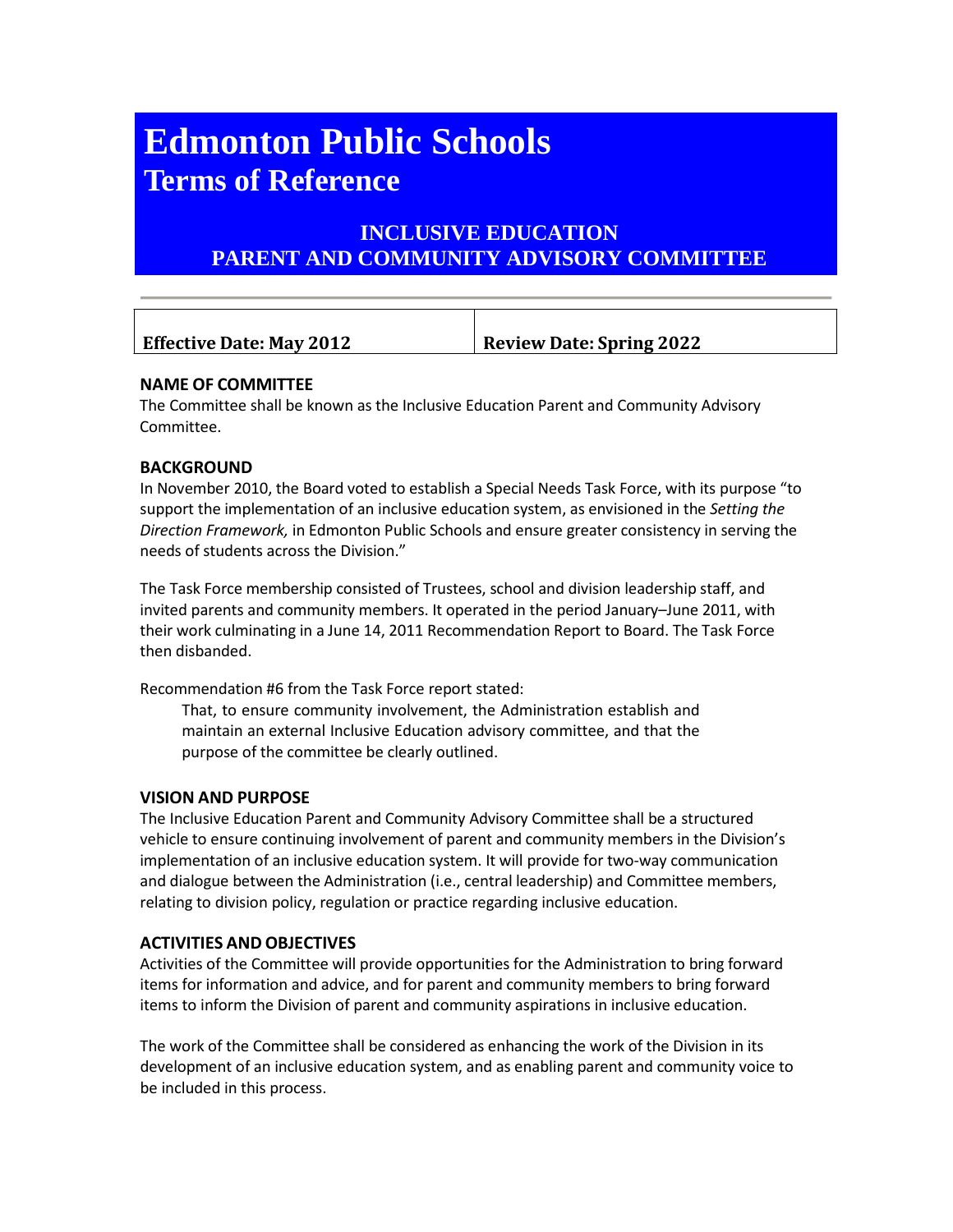# **RELATIONSHIP TO THE DIVISION**

Parent and community members serve in an advisory role, with the level of participation falling in the Consult and Involve ranges as defined on the Spectrum of Public Participation by the International [Association for](https://www.iap2.org/mpage/Home) Public Participation.

- Consult is defined as "to obtain public feedback on analysis, alternatives and/or decisions."
- Involve means "to work directly with the public throughout the process to ensure that public concerns and aspirations are consistently understood and considered."

The Committee has otherwise, no decision-making power or authority, as advice from the Committee to the Administration is to enhance understanding and consideration of parental and community perspectives.

Members of the Committee may neither assume responsibility for work of the Division, nor represent Edmonton Public Schools, nor the Committee, in any other forum. Members of the Committee may not, in their role as Committee members, act as advocates or mediators in any individual situation.

All Committee members acknowledge that Edmonton Public Schools is subject to the *Freedom of Information and Protection of Privacy Act* (FOIP), and will abide by the requirements of FOIP insofar as applicable to the operations of the Committee. Accordingly, no discussion of named students or parents/guardians or division staff shall occur within Committee discussions.

#### **MEMBERSHIP**

The Committee shall consist of no more than ten parent and community members, and will include up to three members of the Administration, with a minimum of one of whom will be a representative from the Specialized Learning Supports unit.

Parent and community members serve a three-year term. The composition of parent and community members shall change by about 50 per cent every two years, with no member serving more than two consecutive terms (i.e., six years).

Members representing the Administration normally serve a one-year term, though this may be dependent on other operational requirements. For continuity from year to year, it is anticipated that at least one member from the Administration continue membership into a succeeding year.

Application for Membership: Parents or community members interested in Committee membership shall submit a formal application, outlining their interest, related skills or abilities, affiliation(s) with community or advocacy groups, and include two character references that the Administration may contact.

As necessary, the Administration may solicit membership for the Committee by placing advertisements on the division website, in SchoolZone or in social media, asking for applications from interested parents or community members. Advertisements would normally occur near the end of each three-year period, when the intentions of existing Committee members become known.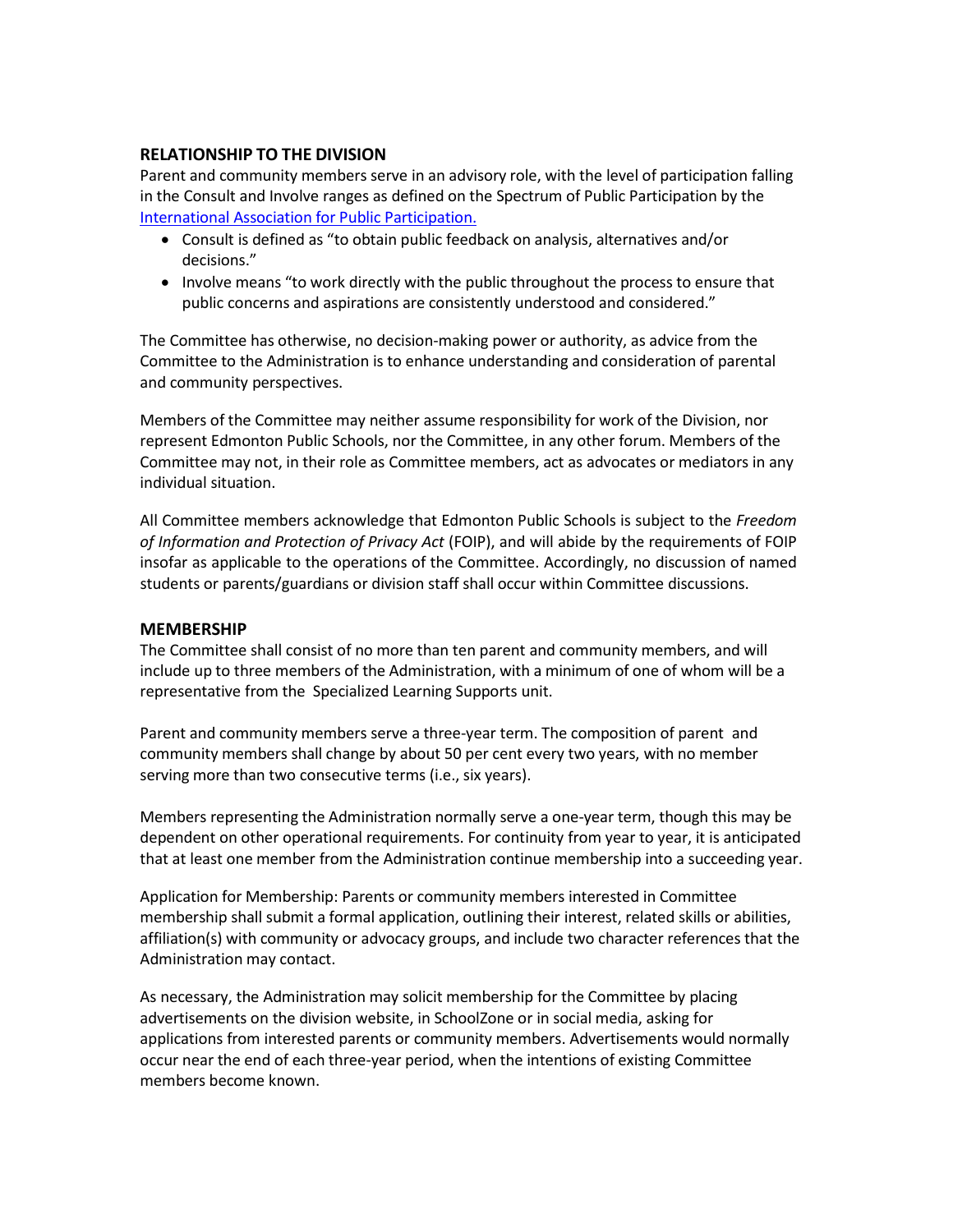Selection, tenure and replacement of parent and community members shall be at the discretion of the Administration, using the preceding guidelines, and with the intent of seeking a balance of representation, both of parents with children currently attending Edmonton Public Schools, and of other interested community members. Reference checks will be completed for applicants who are being considered for membership.

#### **MEETINGS**

Committee meetings will be chaired by a division staff member representing the Administration.

There will be no expectations around quorum for a meeting; however, each Committee member is expected to commit to attending each meeting during their membership period, and otherwise communicate any unexpected absences to the Chair in advance of the meeting. A member who misses more than two meetings in a year will be asked to withdraw from the Advisory Committee position. Individual circumstances will be taken into consideration when asking a member to withdraw.

Schedule of Meetings: The Committee will meet three times per school year (fall, winter, spring), with dates arranged at the discretion of the Chair. Meetings will normally last about two hours each, and be scheduled for early evenings (6:00–8:00 p.m.) in the Conference Centre at the Centre for Education or online. Duration of a meeting, however, may be occasionally extended, should a simple majority among all members vote for extension.

Structure of Meetings: The Chair will solicit agenda items beginning two weeks prior to each meeting, and an agenda will be prepared in advance for each meeting. Standing agenda items shall include information and requests for advice from the Administration, as well as issues, suggestions, or questions from parents and community members. Any Committee member may, with reasonable notice, propose agenda items to the Chair, including during the meeting start up, when the agenda is reviewed and approved.

Criteria for Agenda Items: Agenda items will include a balance of information and advice requests from the Administration, agenda items proposed by Committee members, and a round table sharing session with a time allotment for each Committee member to speak. Agenda items not covered (due to time) will be placed on the proposed agenda for the next meeting.

Role of Committee Members: To work constructively within the activities of the Committee. Edmonton Public Schools is committed to providing and promoting working environments that foster respectful and responsible behaviour. It is the responsibility of Committee members to contribute to creating a positive working environment in all activities of the Committee (source: Board Policy FBCA.BP – Respectful [Working Environments\)](http://www.epsb.ca/ourdistrict/policy/f/fbca-ar/).

Role of the Chair: To solicit and collect agenda items; provide agendas in advance of meeting dates; chair meetings; facilitate the orderly discussion of agenda items; ensure positive and respectful conversation; and distribute meeting summaries and an annual Committee activity summary to Committee members and Administration. At sole discretion, the Chair may remove, either temporarily or permanently, any member from the Committee who acts in contradiction to these Terms of Reference. The Chair has no voting privileges.

Role of Specialized Learning Supports Member(s): To act as a resource person to the Committee. The Specialized Learning Supports member(s) has no voting privileges.